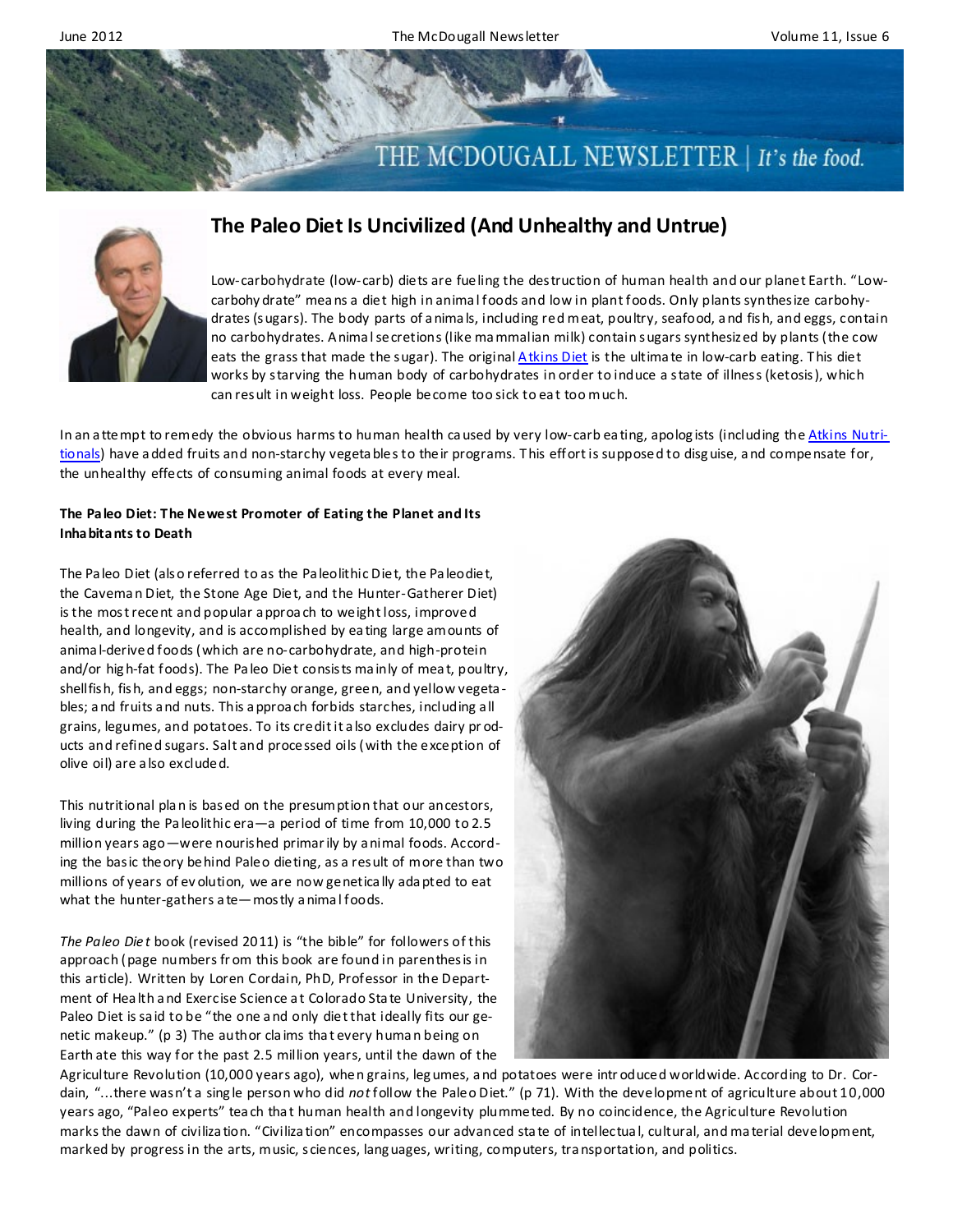## **"If You Repeat a Lie Often Enough, It becomes the Trut h"**

Teachers of Paleo nutrition claim our ancient ancestors were hunter-gathers with an emphasis on hunting, regardless of what the bulk of current scientific research reports. They base their hy pothesis largely upon a [flawed review](http://www.ajcn.org/content/71/3/665.long) of contemporary huntergathers.

Primates, including huma ns, have practiced hunting a nd gathering for millions of years. I know of no large popula tions of primates who have been strict vegans (ate no a nima l foods at all). However, plants have, with very few exceptions, provided the bulk of the calories for almost all primates. This truth has been unpopular in part because of a well-recognized human trait, [sexism.](http://en.wikipedia.org/wiki/Sexism) Grandparents, women, and children did the ga thering, while men hunted. Glory always goes to the hunters.

When asked about the commonly held idea that a ncient people were primarily meat-eaters, the highly respected anthropologist, [Nathanial Dominy, PhD](http://www.youtube.com/watch?v=h0PF5R0ywp4), from Dartmouth College responded, "That's a myth. Hunter-gathers, the majority of their calories come from plant foods…meat is just too unpredictable." After studying the bones, teeth, a nd g enetics of primates for his entire career as a biologica l anthr opolog ist, Dr. Dominy, sta tes, "Humans mig ht be more appr opria tely described as '[starchivores](http://www.youtube.com/watch?v=ufNEoLeVplc&feature=youtu.be).'"

Paleo diet proponents spare no effort to ignore and [distort](http://www.ajcn.org/content/72/6/1589.full.pdf+html) science. The general public is at their mercy until they look for themselves at recent publica tions fr om the ma jor scientific journa ls:

\* Research published in the journa l *Nature* (on June 27, 2012) reports that a lmost the entire [diet of our very early human a nces](http://www.nytimes.com/2012/06/28/science/australopithecus-sediba-preferred-forest-foods-fossil-teeth-suggest.html)[tors,](http://www.nytimes.com/2012/06/28/science/australopithecus-sediba-preferred-forest-foods-fossil-teeth-suggest.html) da ting from 2 million years ago, consisted of leaves, fruits, wood, and bark—a diet similar to modern day chimpanzees.

\* According to research presented in a 2009 issue of *Science*, people living in what is now [Moza mbique,](http://www.ncbi.nlm.nih.gov/pubmed/20019285) along the eastern coa st of Africa, may have followed a diet based on the cereal grass sorghum as long as 105,000 years ag o.

\* Research presented in a 2011 issue of *Proceedings of the National Academy of Scie nce* shows tha t even the [Nea nderthals](http://www.ncbi.nlm.nih.gov/pubmed/21187393) ate a variety of pla nt foods; starch grains have been found on the teeth of their skeletons everywhere from the warm eastern Mediterranean to chilly northwestern Europe. It appears they even cooked, and otherwise prepared, plant foods to make them more digestible—44,000 years ago.

\* A 2010 issue of the *Proceedings of the National Academy of Science* reported that starch grains from wild plants were identified on grinding tools at archeological sites dating back to the [Paleolithic period in Italy, Russia, and the Czech Republic.](http://www.ncbi.nlm.nih.gov/pubmed/20956317) These findings suggest tha t processing vegeta bles and starches, a nd possibly grinding them into flour, was a widespread practice in Europe as far back as 30,000 years ago, or even earlier.

Falsehoods leading the general public to choose foods that threaten our very existence have been challenged for decades, but as I have said before, people like to hear good news about their bad ha bits; so the Paleo Diet continues to get a highly visible platform with too little public debate.

## **The Hunter-gather Diet Is Repulsive**

Dr. Corda in writes, "For most of us, the thought of ea ting organs is not only repulsive, but is also not practical as we simply do not have access to wild game." (p 131). In addition to the usual beef, veal, pork, chicken, a nd fish, a Pa leo follower is required to eat; alliga tor, bear, kangaroo, deer, rattlesnake, and wild boar are also on the menu. Ma il-order suppliers for these wild animals are provided in his book.

More than half (55%) of a Paleo dieter's food comes from lea n mea ts, organ mea ts, fish, and sea food. (p 24) Ea ting wild animals is preferred, but grocery store-bought lean mea t from cows, pigs, a nd chickens works, too. Bone marrow or brains of a nimals were both fav orites of pre-civilization hunter-gathers. (p 27) For most of us the thought of eating bone marrow and brains is repulsive. But it gets worse.

No mention is made by Paleo exper ts about the frequent a nd habitual practices of nutritiona l ca nnibalism by hunter-gather societies. (Nutritional cannibalism refers to the consumption of huma n flesh for its taste or nutritional value.) Archeologists have found [bones of our ancestors](http://news.nationalgeographic.com/news/2010/08/100831-cannibalism-cannibal-cavemen-human-meat-science/) from a million years ago with de-fleshing marks and evidence of bone smashing to get at the marrow inside; there are signs that the victims also had their brains eaten. Children were not off the menu. And we are supposed to eat the favorite meats of our unciv ilized, pre-Agriculture Revolution, hunter-gather, ancestors?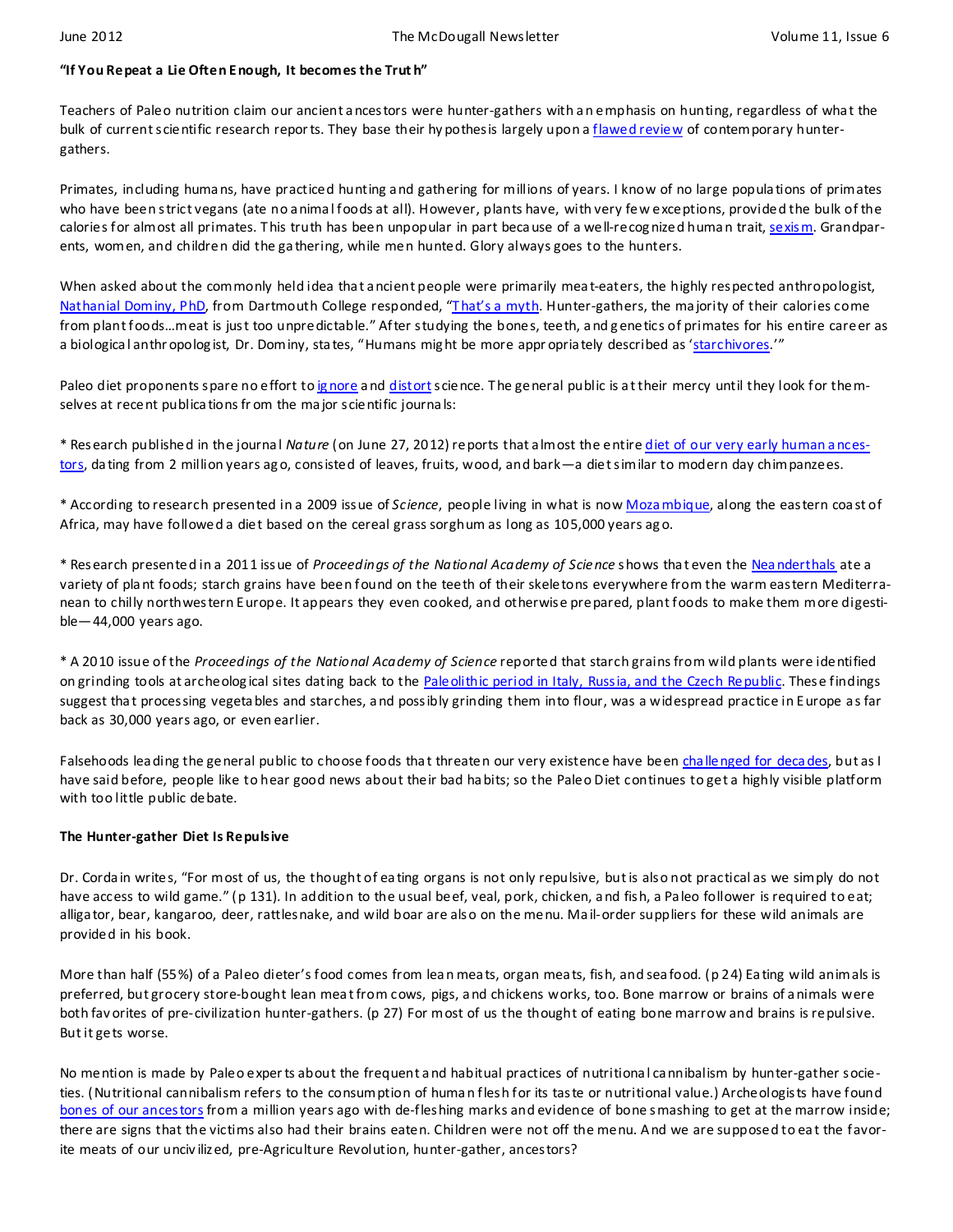#### **The Paleo Diet Is a Nutritional Nig htmare**

By na ture, the Paleo Diet is based on artery-clogging saturated fats and cholesterol, a nd bone-damaging, acidic proteins from animal foods. Respected researchers find that those modern-day hunter-gather popula tions who base their diets on mea t, such as the Inuits (Eskimos), suffer from heart disease and other forms of a therosclerosis, and those modern-day hunter-gathers who base their diets on plant foods (starches) are free of these diseases. [Osteoporosis,](http://www.ncbi.nlm.nih.gov/pubmed/4412233) from their high animal food-based diets, is also epidemic among mea t and fish consuming hunter-gathers, specifically the Inuits.

In an a ttempt to defend eating a nimals, Pa leo tea chers believe the harmful nutrients from these foods are counteracted by the addition of non-starchy fr uits and vegetables, and nuts and seeds.

Furthermore, a ccor ding to Dr. Corda in, a diet very high in animal protein foods would cause a person to become seriously ill with nausea, vomiting, diarrhea, and eventually death from protein toxicity (also known as "[rabbit starvation](http://en.wikipedia.org/wiki/Rabbit_starvation)"). (p 105). For most people the dietary ceiling for protein is 200 to 300 grams a day or a bout 30 to 40 percent of the norma l daily calorie intake. The Paleo Diet is as high as 35% protein. (p 24) Contradicting his warnings, Dr. Cordain consistently a nd frequently emphasizes tha t "Protein is the dieter's friend." (p 48).

Eating animal-derived foods ca uses our most common diseases for many well-esta blished reasons, including the indisputa ble facts that they contain no dietary fiber, are filthy with disease-causing microbes (including mad cow prions, and E. coli and sa lmonella bacteria), and contain the hig hest levels of poisonous env ironmental chemica ls found in the food cha in. Remember, diseasecausing red mea ts, poultry, fish, a nd eggs make up 55% of the Paleo Diet.

The [June 21, 2012 issue of the](http://www.ncbi.nlm.nih.gov/pubmed/22718914) *British Medical Journal* presented the latest updates on the long-term hea lth hazards of lowcarbohy drate, high-protein diets, a nd reported tha t, "In particular, women ha d a 5% hig her incidence of cardiovascular disease (heart disease) for each tenth of an increase in the low carbohydrate-hig h protein score, yielding a 62% hig her incidence a mong women in the highest categ ories of low car bohy drate-high protein diets compared with the lowest." These low-carb diets, from Atkins to Pa leo, are simply dangerous.

### **Paleo N utrition Contradicts the O bvious: Most People Have Lived on Starch-based Diets**

All large populations of trim, healthy people, throughout verifia ble human history, have obtained the bulk of their calories fr om starch. Examples of once-thriving people include Japa nese, Chinese, a nd other Asians eating sweet potatoes, buckwheat, a nd/or rice; Incas in South America ea ting pota toes; Mayans a nd Aztecs in Central A merica eating corn; and Egyptians in the M iddle East eating wheat. T here have been only a few small isola ted popula tions of primitive people, such as the Arctic Eskimos, living at the extremes of the environment, who have eaten otherwise.

Therefore, scientific documentation of wha t people have ea ten over the past thirteen thousand years convincingly supports that [starch,](http://www.amazon.com/The-Starch-Solution-Regain-Health/dp/1609613937/ref=sr_1_1?ie=UTF8&qid=1336876360&sr=8-1) not animals, is the traditional diet of people.

Men and women following diets based on grains, legumes, and starchy vegeta bles have accomplished most of the great fea ts in history. The ancient conquerors of Europe and Asia, including the armies of Alexander the Great (356 - 323 BC) and Genghis Khan (1162 - 1227 AD) consumed starch-ba sed diets. Caesar's legions complained when they ha d too much mea t in their diet and preferred to do their fig hting on grains. Primarily six foods: barley, maize (corn), millet, potatoes, rice, and wheat, have fueled the caloric eng ines of human civilization.

The long est living popula tions on planet Earth today live on starch-based (low-a nimal food) diets. T hese include people from Okinawa, Japa n; Sardinia, Italy; Nicoya, Costa Rica; Ikaria, Greece; and the Seventh Day Adventists in Loma Linda, Ca lifornia, who live in what are called the "[Blue Zones](http://travel.nationalgeographic.com/travel/happiest-places/blue-zones/)."

The most effective diets ever used to cure people of common day illnesses, like coronary heart disease, type-2 dia betes, hypertension, hypercholester olemia, arthritis, a nd obesity minimize animal foods and require people eat the bulk of their calories from starches, including grains, legumes, and potatoes (foods forbidden to Paleo eaters). Medical g iants in starch-based diet-therapy, include <u>Walter Kempner M D</u>, the founder of the Rice Diet at Duke University; <u>Na than Pritikin</u>; and <u>Roy S wank, MD</u>, founder of the dietary treatment of multiple sclerosis a t Oregon Health & Science University.

## **Widespread Adoption of the Paleo Diet Would S oon Become an Ecological Disaster**